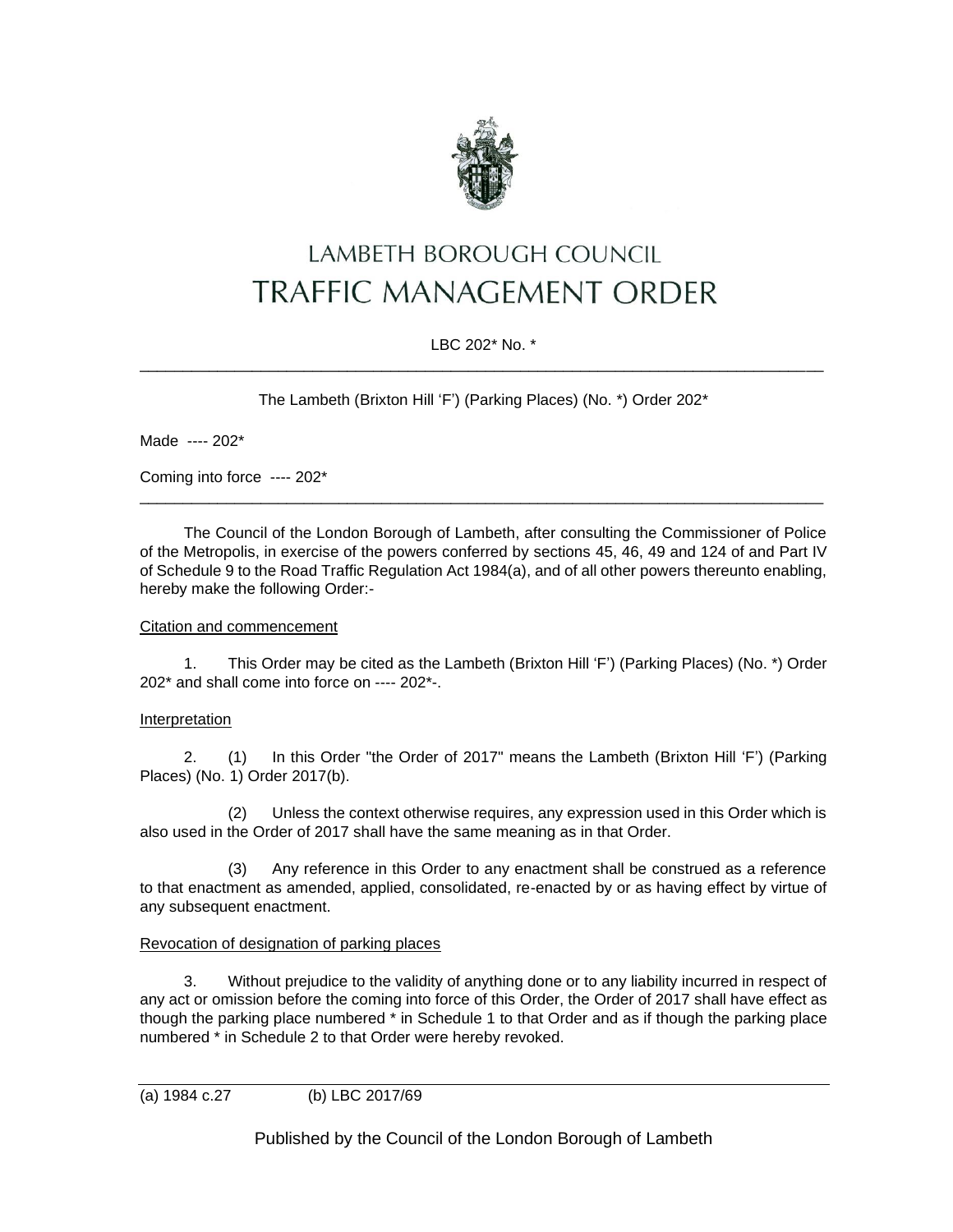## Designation of parking places and application of the Order of 2017 thereto

4. (1) Each area on a highway comprising the length of carriageway of a street specified in column 2 of Schedule 1 or 2 to this Order and bounded on one side of that length by the edge of the carriageway and having a width throughout of 2 metres, is designated as a parking place.

(2) The provisions of the Order of 2017 (other than Articles 3 and 16) shall apply to the areas designated as parking places by this Order as if in those provisions any reference to a parking place included a reference to an area designated as a parking place by this Order and as if any reference to Schedule 1 to the Order of 2017 included a reference to Schedule 1 to this Order and as if any reference to Schedule 2 to the Order of 2017 included a reference to Schedule 2 to this Order.

## Placing of traffic signs, etc.

- 5. The Council shall:-
	- (a) place and maintain traffic signs indicating the limits of each parking place referred to in Schedule 1, 2, 3 or 4 to this Order;
	- (b) place and maintain in or in the vicinity of each parking place referred to in Schedule 1 and 2 to this Order traffic signs indicating that such parking place may be used during the permitted hours for the leaving only of the vehicles specified in Articles 4(4) and 4(6) respectively of the Order of 2017;
	- (c) carry out such other work as is reasonably required for the purposes of the satisfactory operation of a parking place.

# Amendments to the Order of 2017

6. Without prejudice to the validity of anything done or to any liability incurred in respect of any act or omission before the coming into force of this Order, the Order of 2017 shall have effect as though:

(a) in Article 2(1) to that Order, in the meanings assigned to the expressions "electronic car club permit", "hard copy car club permit" and "validate", for the text "Schedule 1 or 2," there were substituted the text "Schedule 1, 2, 3, \* or \*";

(b) in Article 3(1)(a) of that Order, for the text "Schedule 1 or 2," there were substituted the text "Schedule 1, 2, 3, 3A or 3B";

(c) in Article 3(1)(b) of that Order, for the text "Schedule 1 or 2" there were substituted the text "Schedule 1, 2, 3, 3A or 3B,";

(a) S.I. 2016/362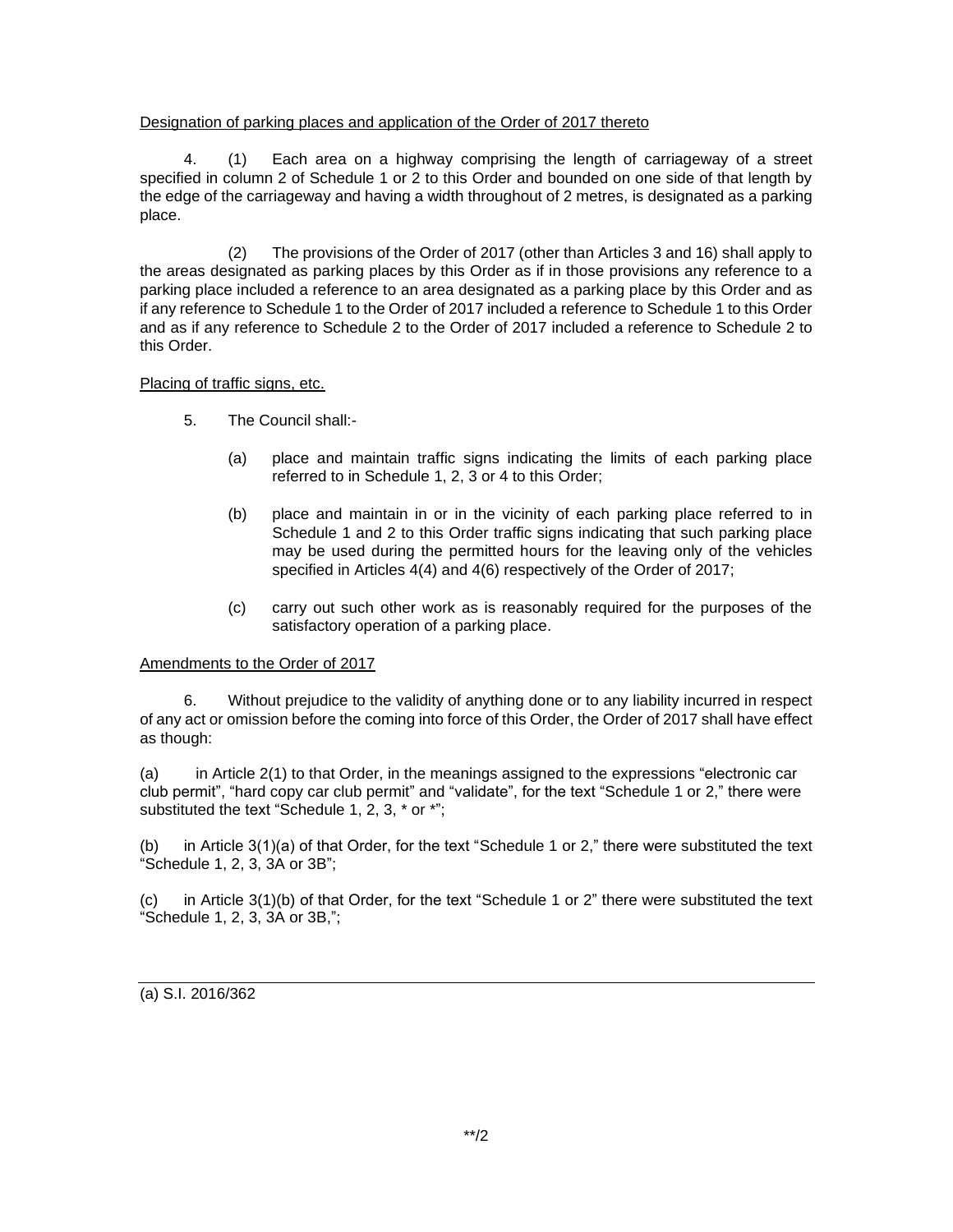(d) there were added as Articles  $4(5)$  and  $4(6)$  to that Order, the following:

"(5) Each parking place referred to in Schedule 3A may be used, subject to the provisions of this Order, for the leaving during the permitted hours of such vehicles of the class specified in paragraph (1) of this Article:-

- (a) as display in the manner specified in Article  $5(5)(a)$  either a valid hard copy Main-Zone resident's permit, a valid hard copy Sub-Zone resident's permit, a valid hard copy car club permit, valid hard copy visitor's permit or a valid hard copy trade permit, issued in respect of that vehicle; or
- (b) in respect of which there has been granted either an electronic Main-Zone resident's permit, an electronic Sub-Zone resident's permit, an electronic car club permit, a flexible car club permit, an electronic visitor's permit or an electronic trade permit and a hand-held device shows the indication specified in Article  $5(5)(b)$ .

provided that the electrical storage battery of that vehicle is in the process of being charged from a mains electrical source adjacent to that parking place.";

(5) Each parking place referred to in Schedule 3B may be used, subject to the provisions of this Order, for the leaving during the permitted hours of such vehicles of the class specified in paragraph (1) of this Article:-

- (a) as display in the manner specified in Article  $5(6)(a)$  either a valid hard copy Main-Zone resident's permit, a valid hard copy Sub-Zone resident's permit, a valid hard copy Main-Zone business permit, a valid hard copy Sub-Zone business' permit, a valid hard copy car club permit, a valid hard copy teacher's permit, a valid hard copy health care permit, a valid hard copy visitor's permit or a valid hard copy trade permit, issued in respect of that vehicle; or
- (b) in respect of which there has been granted either an electronic Main-Zone resident's permit, an electronic Sub-Zone resident's permit, an electronic Main-Zone business permit, an electronic Sub-Zone business permit, an electronic car club permit, a flexible car club permit, an electronic teacher's permit, an electronic health care permit, an electronic visitor's permit or an electronic trade permit and a hand-held device shows the indication specified in Article 5(6)(b).

provided that the electrical storage battery of that vehicle is in the process of being charged from a mains electrical source adjacent to that parking place.";

(e) there were added as Article 5(5) to that Order, the following:

"(4) At all times during which a vehicle is left in a parking place referred to in Schedule 3A during the permitted hours:-

> (a) it shall display either a valid hard copy Main-Zone resident's permit, a valid hard copy Sub-Zone resident's permit, a valid hard copy car club permit, a valid hard copy visitor's permit or a valid hard copy trade permit, issued in respect of that vehicle, so that all the particulars on that hard copy Main-Zone resident's permit, that hard copy Sub-Zone resident's permit, that hard copy car club permit, that hard copy visitor's permit or that hard copy trade permit, as the case may be, are clearly visible from outside that vehicle and from the front or nearside of that vehicle; or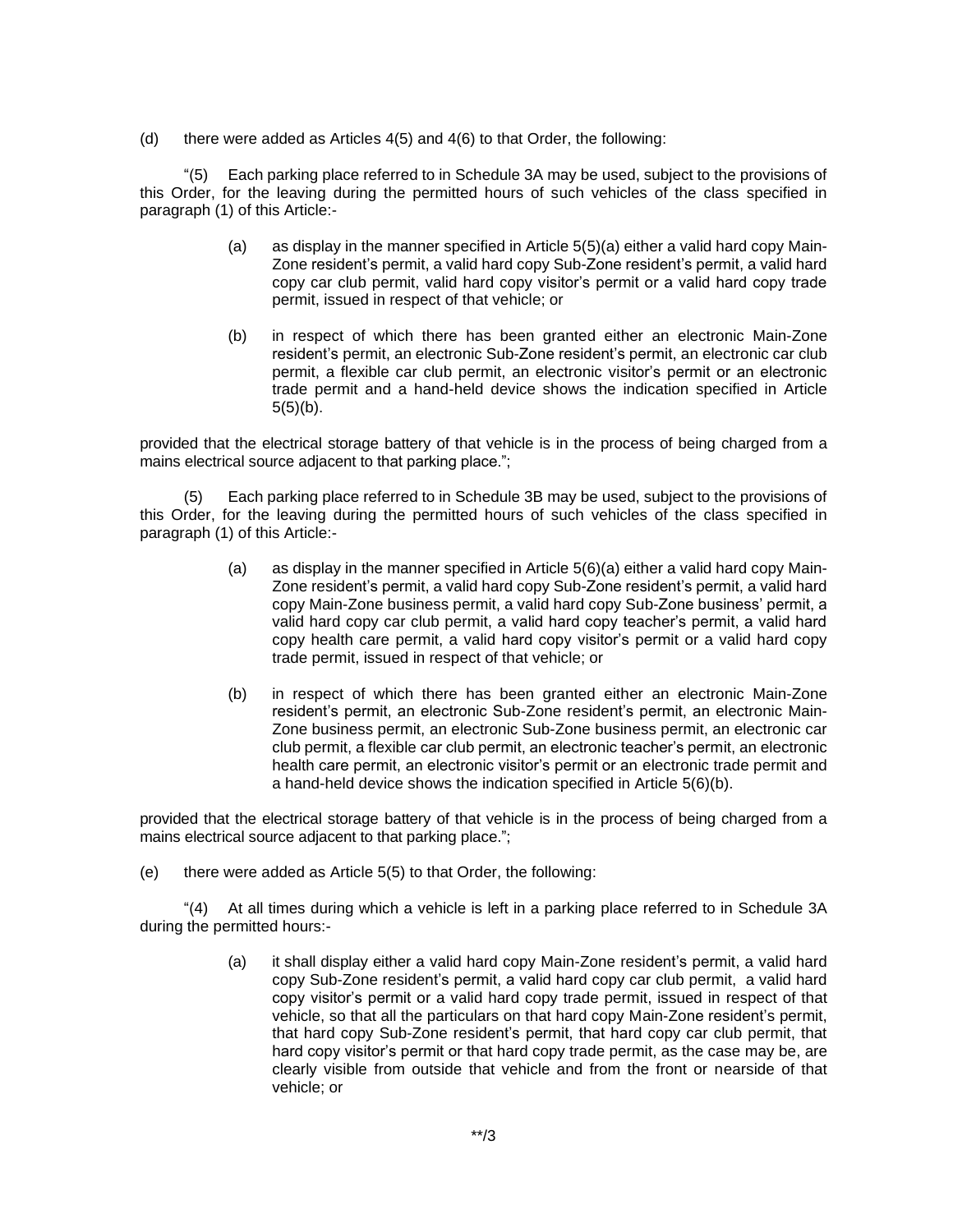- (b) there shall be an indication on a hand-held device that either an electronic Main-Zone resident's permit, an electronic Sub-Zone resident's permit, an electronic car club permit, a flexible car club permit, an electronic visitor's permit or an electronic trade permit has been granted in respect of that vehicle and the permit is valid.";
- $(f)$  there were added as Article 5(6) to that Order, the following:

"(5) At all times during which a vehicle is left in a parking place referred to in Schedule 3B during the permitted hours:-

- (a) it shall display either a valid hard copy Main-Zone resident's permit, a valid hard copy Sub-Zone resident's permit, a valid hard copy Main-Zone business permit, a valid hard copy Sub-Zone business permit, a valid hard copy car club permit, a valid hard copy teacher's permit, a valid hard copy health care permit, a valid hard copy visitor's permit or a valid hard copy trade permit, issued in respect of that vehicle, so that all the particulars on that hard copy Main-Zone resident's permit, that hard copy Sub-Zone resident's permit, that hard copy Main-Zone business permit, that hard copy Sub-Zone business permit, that hard copy car club permit, that hard copy teacher's permit, that hard copy health care permit, that hard copy visitor's permit or that hard copy trade permit, as the case may be, are clearly visible from outside that vehicle and from the front or nearside of that vehicle; or
- (b) there shall be an indication on a hand-held device that either an electronic Main-Zone resident's permit, an electronic Sub-Zone resident's permit, an electronic Main-Zone business permit, an electronic Sub-Zone business permit, an electronic car club permit, a flexible car club permit, an electronic teacher's permit, an electronic health care permit, an electronic visitor's permit or an electronic trade permit has been granted in respect of that vehicle and the permit is valid.";

(g) in Article 12(1)(a) of that Order, for the text "Schedule 1, 2 or 3" there were substituted the text "Schedule 1, 2, 3 3A or 3B";

- (h) immediately following paragraph (d) of Article 16, there were added the following:
	- "(e) place and maintain in or in the vicinity of each parking place referred to in Schedule 2A traffic signs indicating that such parking place may be used during the permitted hours for the leaving of the vehicles specified in Article 4(4);
	- (f) place and maintain in or in the vicinity of each parking place referred to in Schedule 2B traffic signs indicating that such parking place may be used during the permitted hours for the leaving of the vehicles specified in Article 4(5);";

(i) in Article 20(4) of that Order, for the text "Schedule 1" there were substituted the text "Schedule 1, 2A or 2B";

(j) for Article 23 of that Order, there were substituted the following:

"23. (1) No vehicle in respect of which payment of the parking charge has been made using the electronic payment system in accordance with the provisions of Article 18, and which has been taken away from a parking place referred to in Schedule 2 during the permitted hours, shall, until the expiration of 1 hour from the time that vehicle was taken away, again be left in that parking place during the permitted hours.

(2) No vehicle which has been taken away from a parking place referred to in Schedule 2A or 2B during the permitted hours, shall, until the expiration of 2 hours from the time that vehicle was taken away, again be left in that parking place during the permitted hours.";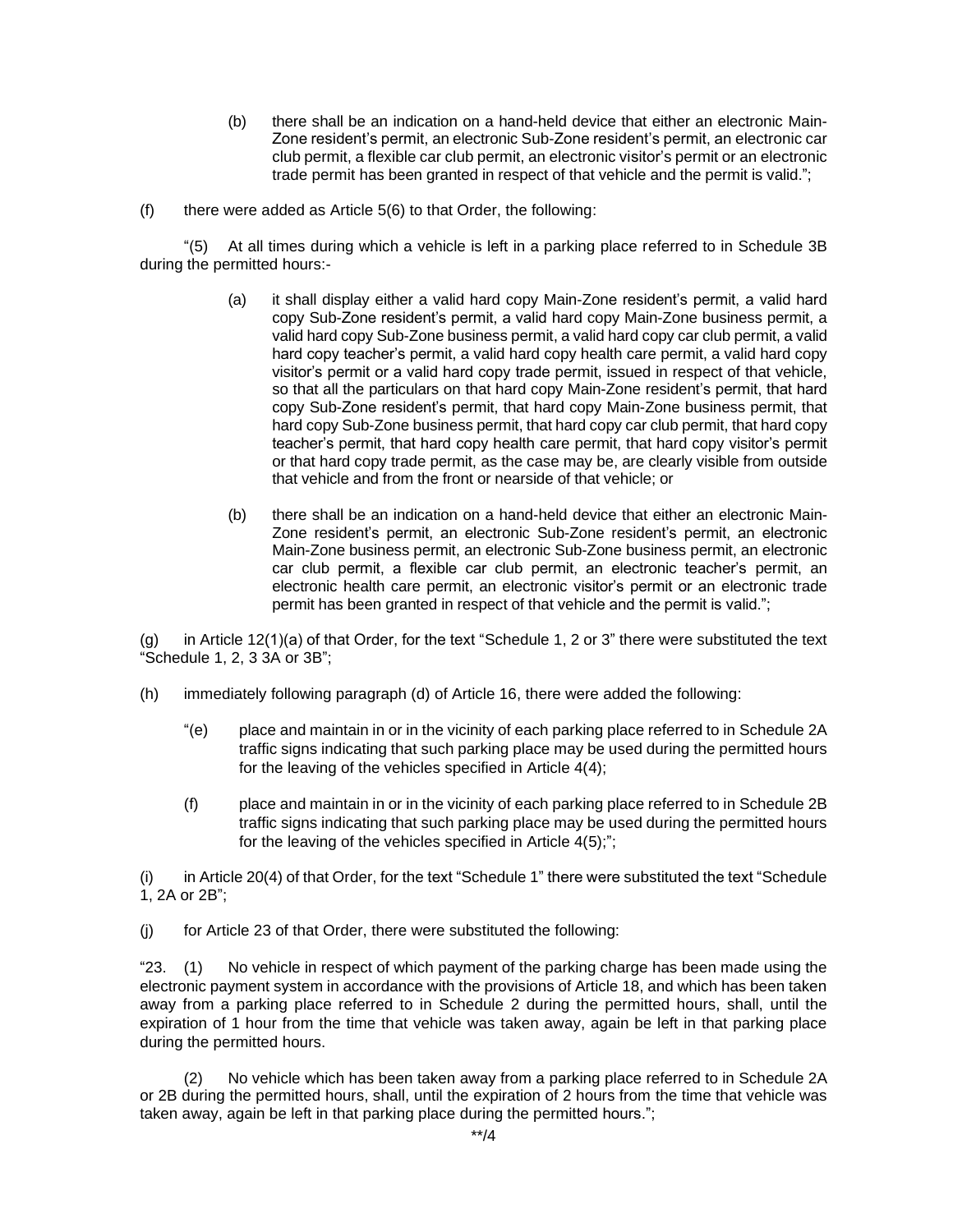(k) in Article 24(3) of that Order, for the text "Schedule 1 or 2" there were substituted the text "Schedule 1, 2, 2A or 2B";

(I) in Articles  $25(3)(a)$  and  $25(3)(b)(i)$  of that Order, for the text "Schedule 2" there were substituted the text "Schedule 2 or 2B";

(m) in Article 26(3) of that Order, for the text "Schedule 1 or 2" there were substituted the text "Schedule 1 or 2, 2A or 2B";

(n) in Article 27(3) of that Order, for the text "Schedule 1 or 2" there were substituted the text "Schedule 1 or 2, 2A or 2B";

(o) in Article 28(3) of that Order, for the text "Schedule 2" there were substituted the text "Schedule 2, 2A or 2B";

(p) in Article 29(3)(a) of that Order, for the text "Schedule 2" there were substituted the text "Schedule 2, 2A or 2B";

(q) in Article 30(4) of that Order, for the text "Schedule 1 or 2" there were substituted the text "Schedule 1 or 2, 2A or 2B";

(q) there were added as Schedule \* to that Order, the Schedule as set out in Schedule 3 to this Order; and

(r) there were added as Schedule \* to that Order, the Schedule as set out in Schedule 4 to this Order.

Dated this ---- day of ---- 202-.

Ben Stevens Highway Network Manager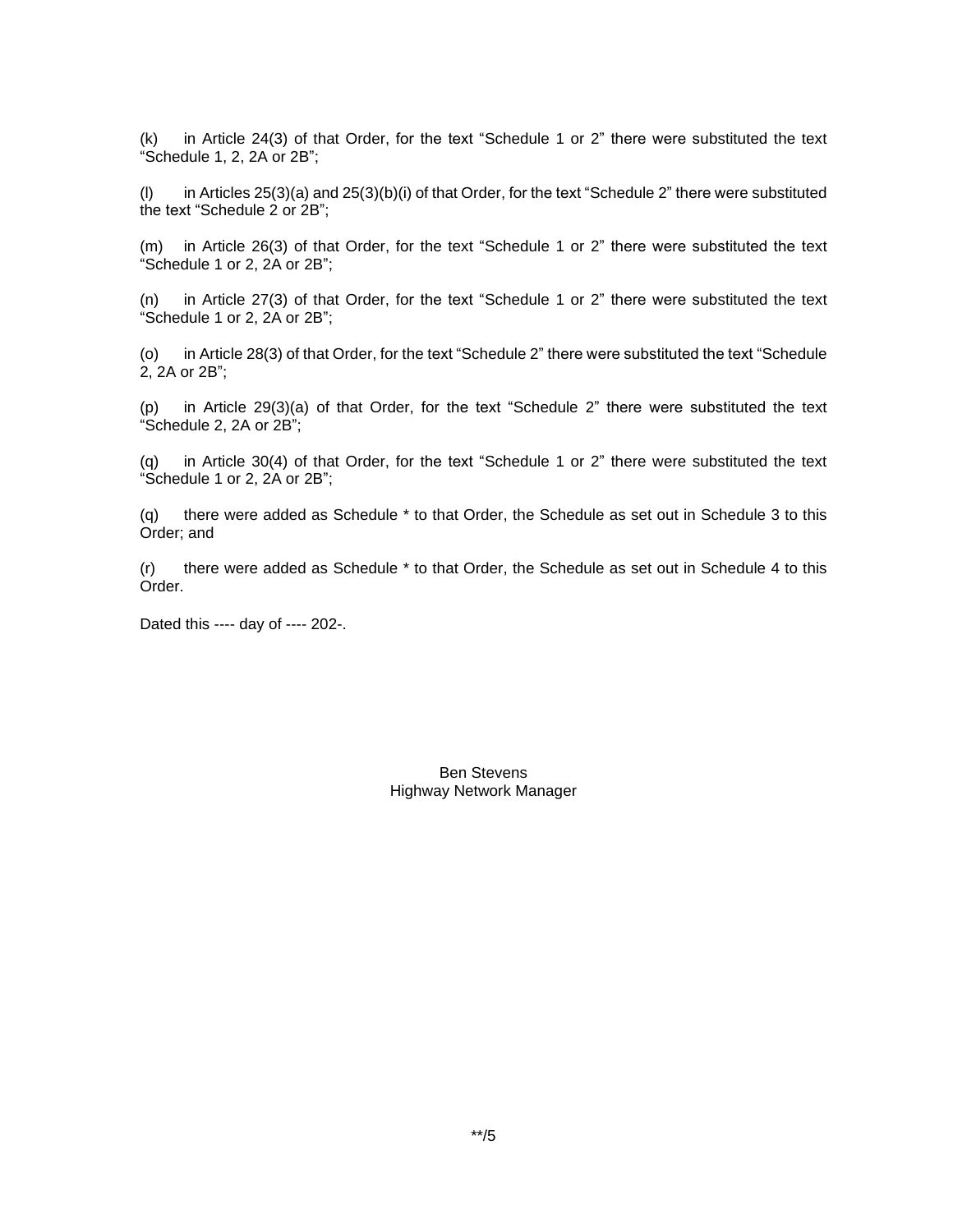### SCHEDULE 1 (see Article 4)

IN RELATION TO A PARKING PLACE REFERRED TO IN THIS SCHEDULE THE EXPRESSION "PERMITTED HOURS" MEANS THE PERIOD BETWEEN 12 NOON AND 2 P.M. ON MONDAYS TO FRIDAYS INCLUSIVE, ANY SUCH DAY NOT BEING CHRISTMAS DAY, GOOD FRIDAY OR A BANK HOLIDAY.

PARKING PLACES IN WHICH A VEHICLE MAY BE LEFT DURING THE PERMITTED HOURS PROVIDED IT DISPLAYS EITHER A VALID HARD COPY RESIDENT'S PERMIT, A VALID HARD COPY CAR CLUB PERMIT, A VALID HARD COPY VISITOR'S PERMIT OR A VALID HARD COPY TRADE PERMIT, ISSUED IN RESPECT OF THAT VEHICLE, OR THERE APPEARS ON A HAND-HELD DEVICE AN INDICATION THAT AN ELECTRONIC VERSION OF ONE OF THOSE PERMITS OR A FLEXIBLE CAR CLUB PERMIT HAS BEEN GRANTED IN RESPECT OF THAT VEHICLE AND THE PERMIT IS VALID.

| No. of<br>parking<br>place | Designated parking place                                                                                                                                                                                                  | Special<br>manner of<br>standing |
|----------------------------|---------------------------------------------------------------------------------------------------------------------------------------------------------------------------------------------------------------------------|----------------------------------|
|                            | 2                                                                                                                                                                                                                         | 3                                |
| $\ast$                     | HOLMEWOOD GARDENS, the west side, from the common<br>boundary of Nos. 9 and 10 Holmewood Gardens to the common<br>boundary of Nos. 11 and 12 Holmewood Gardens.                                                           |                                  |
| $\ast$                     | HOLMEWOOD GARDENS, the west side, from a point 4.3 metres<br>south of the common boundary of Nos. 13 and 14 Holmewood<br>Gardens to a point 2 metres north of the common boundary of Nos. 18<br>and 19 Holmewood Gardens. |                                  |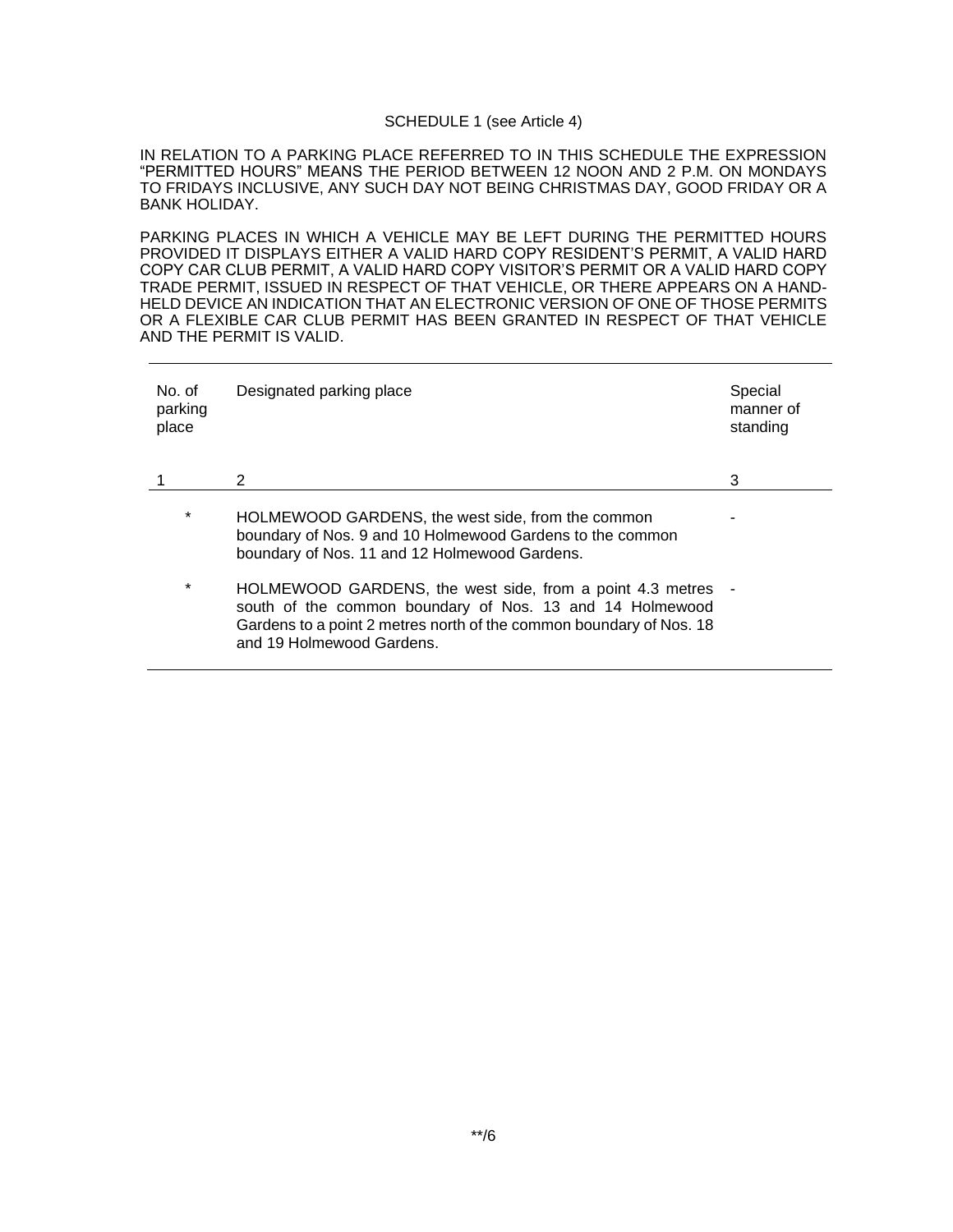### SCHEDULE 2 (see Articles 4 and 6)

IN RELATION TO A PARKING PLACE REFERRED TO IN THIS SCHEDULE THE EXPRESSION "PERMITTED HOURS" MEANS THE PERIOD BETWEEN 12 NOON AND 2 P.M. ON MONDAYS TO FRIDAYS INCLUSIVE, ANY SUCH DAY NOT BEING CHRISTMAS DAY, GOOD FRIDAY OR A BANK HOLIDAY.

PARKING PLACES IN WHICH A VEHICLE MAY BE LEFT DURING THE PERMITTED HOURS PROVIDED THE VEHICLE DISPLAYS EITHER A VALID HARD COPY RESIDENT'S PERMIT, A VALID HARD COPY BUSINESS PERMIT, A VALID HARD COPY CAR CLUB PERMIT, A VALID HARD COPY TEACHER'S PERMIT, A VALID HARD COPY HEALTH CARE PERMIT, A VALID HARD COPY VISITOR'S PERMIT OR A VALID HARD COPY TRADE PERMIT, ISSUED IN RESPECT OF THAT VEHICLE, OR THERE APPEARS ON A HAND-HELD DEVICE AN INDICATION THAT AN ELECTRONIC VERSION OF ONE OF THOSE PERMITS OR A FLEXIBLE CAR CLUB PERMIT HAS BEEN GRANTED IN RESPECT OF THAT VEHICLE AND THE PERMIT IS VALID.

| Parking<br>place<br>No. | Designated parking place                                                                                                                               | Special<br>manner of<br>standing |
|-------------------------|--------------------------------------------------------------------------------------------------------------------------------------------------------|----------------------------------|
| $\star$                 | UPPER TULSE HILL, the south side, from a point 7.8 metres east of the<br>eastern kerb-line of Rickard Close, eastward for a distance of 6.9<br>metres. | -                                |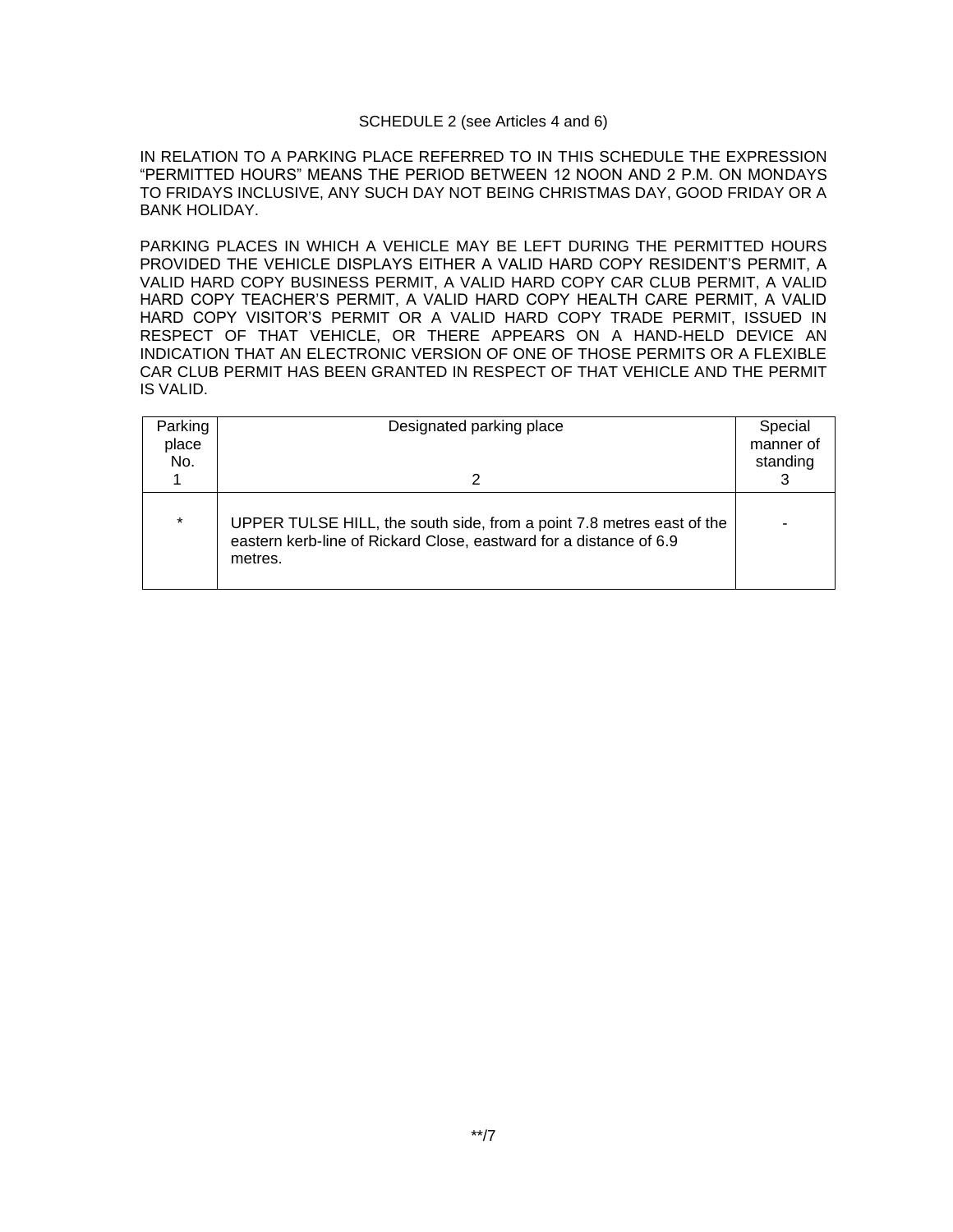#### SCHEDULE 2 (see Articles 4 and 6)

#### SCHEDULE \* (see Articles 3 and 4(6))

IN RELATION TO A PARKING PLACE REFERRED TO IN THIS SCHEDULE THE EXPRESSION "PERMITTED HOURS" MEANS AT ANY TIME (AND THE VEHICLE IS LEFT FOR NOT MORE THAN A MAXIMUM PERIOD OF TWENTY-FOUR HOURS).

PARKING PLACES IN WHICH A VEHICLE MAY BE LEFT DURING THE PERMITTED HOURS PROVIDED THE VEHICLE DISPLAYS EITHER A VALID HARD COPY RESIDENT'S PERMIT, A VALID HARD COPY CAR CLUB PERMIT, A VALID HARD COPY TEACHER'S PERMIT, A VALID HARD COPY VISITOR'S PERMIT OR A VALID HARD COPY TRADE PERMIT, ISSUED IN RESPECT OF THAT VEHICLE, OR THERE APPEARS ON A HAND-HELD DEVICE AN INDICATION THAT AN ELECTRONIC VERSION OF ONE OF THOSE PERMITS OR A FLEXIBLE CAR CLUB PERMIT HAS BEEN GRANTED IN RESPECT OF THAT VEHICLE AND THE PERMIT IS VALID, PROVIDED THAT THE ELECTRICAL STORAGE BATTERY OF THAT VEHICLE IS IN THE PROCESS OF BEING CHARGED FROM A MAINS ELECTRICAL SOURCE ADJACENT TO THAT PARKING PLACE.

| Parking | Designated parking place                                                                                                                                                 | Special   |
|---------|--------------------------------------------------------------------------------------------------------------------------------------------------------------------------|-----------|
| place   |                                                                                                                                                                          | manner of |
| No.     |                                                                                                                                                                          | standing  |
|         |                                                                                                                                                                          |           |
|         |                                                                                                                                                                          |           |
| $\star$ | HOLMEWOOD GARDENS, the west side, from a point 4.3 metres south<br>of the common boundary of Nos. 13 and 14 Holmewood Gardens,<br>southwards for a distance of 6 metres. |           |